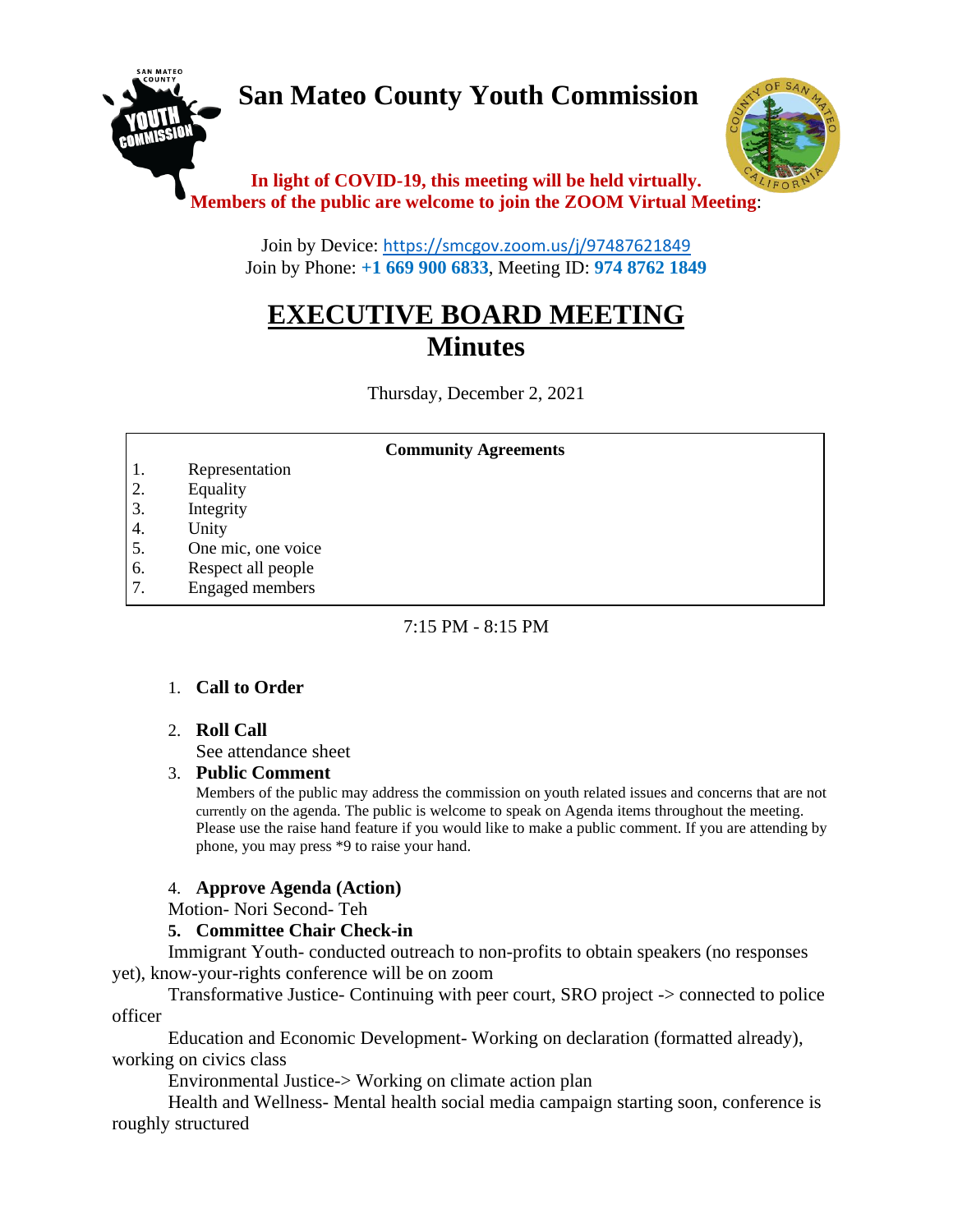Civic Engagement- New volunteer, brainstorm draft of voter education policy, vote16 conference (in need of panelists, Saba will send email to commissioners)

## **6. Social Media Updates**

-Instagram- doing very well (outreach and steady posting)

-Continue to publicize instagram- steady increase of followers

-Encouraging committee chairs to send in posts (around 1 post per month)

-Would like to hold Youth Empowerment Conference from last year

# **7. Other Updates & Discussion Items**

Liaisons to Boards & Commissions, Staff

- Board of education- no new updates
- Sophie and Austin reach out to respective commissions to discuss sexual assault resolution (want input on statistics and needs of county)

# **8. Plan Future Meeting Agendas**

- Holiday Party: In person @ County Center, cookie decorating activity, Secret Santa (3\$ max) or **white elephant (5\$ max),** meal: BBQ chicken, drink ideas: Izzy's, lemon sparkling water, hot cocoa

Agenda for Party:

-White elephant

-Cookie or gingerbread house decorating

- Some other sort of group bonding/ contest (brainstorm)
- -Jeopardy, Free time, trivia, speed-friending
- End of January -> Sexual Assault Resolution ready
- Speaker for January meetings (theme of sexual assault)
- February -> work on children's budget
- March and April open
- Decide when commission meetings go back in-person -> bring it up with subcommittees (hybrid option possibility)

# **9. Presentation of the draft Youth Commission resolution**

- Draft recommends adopting this updated resolution for commission
- Check if "Whereas" clauses represent well the commission values
- Proposed process: Present to exec board, present draft to youth commission (December 2021), present and request action from YC (Jan 2022), present and request action County Board of Supervisors (Feb 22)
- Add stipulations regarding the dismissal of commissioners?
- Bylaws are more specific and will be presented on later in the year
- Send edits to Ellie by December 7th (Tues)

# **10. Announcements**

- Volunteer program has been casually launched -> guidelines for volunteers will be sent out and added to bylaws

- Environmental Justice Committee is eligible for sustainability award (Armaan will coordinate with environmental justice committee, nomination due by Dec 6th)

11. **Adjournment**

**Next Meeting:** December 9, 2021

Public records that relate to any item on the open session agenda for a regular or special meeting of the Youth Commission are available for public inspection. Those records that are distributed less than 72 hours prior to the meeting are available for public inspection at the same time they are distributed to all members, or a majority of the